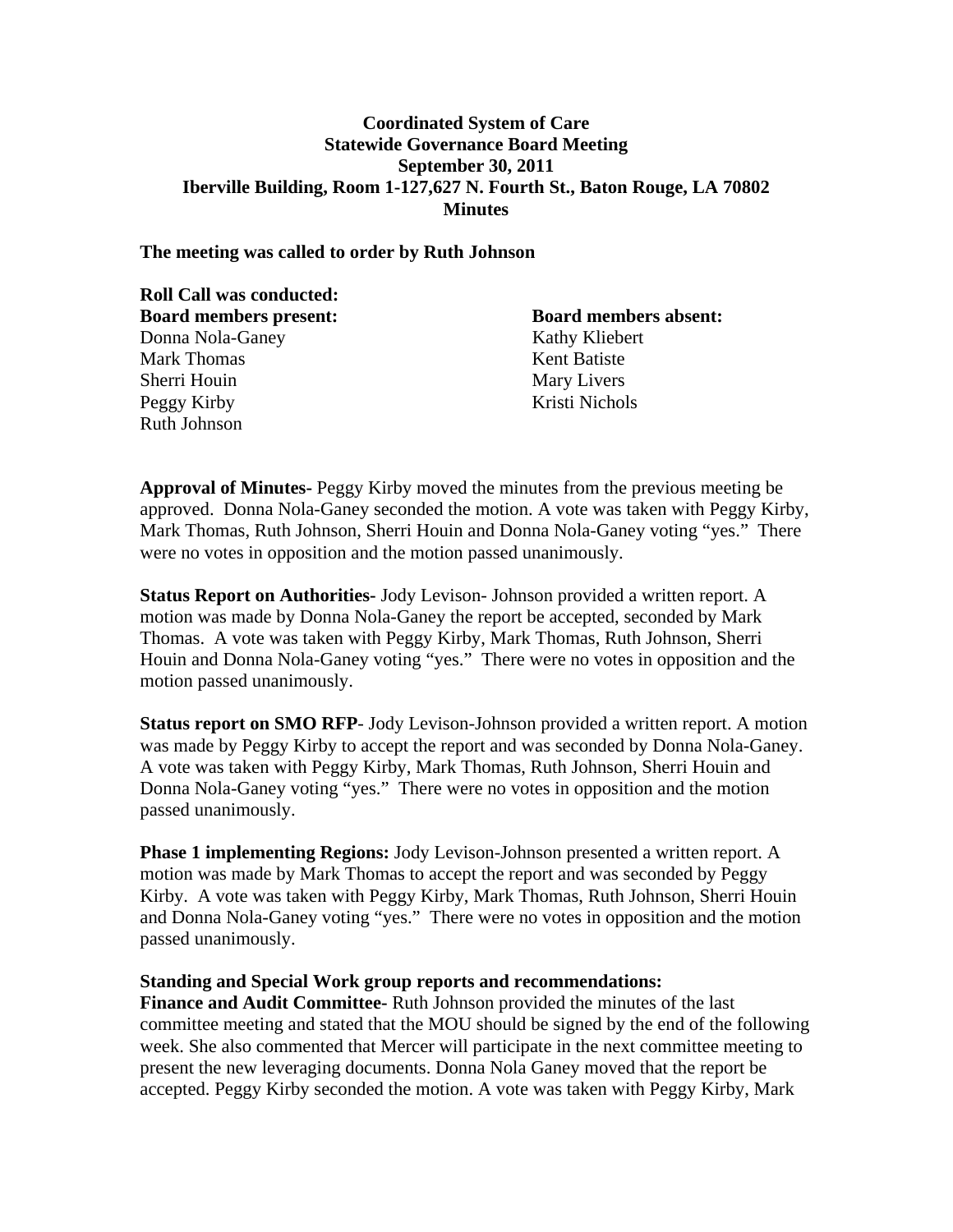Thomas, Ruth Johnson, Sherri Houin and Donna Nola-Ganey voting "yes." There were no votes in opposition and the motion passed unanimously.

**Quality Assurance:** Karen Stubbs gave a verbal report. She stated that they had a successful first meeting, which was focused on discussing the functions of the committee as listed in the bylaws. The committee plans to meet once a month with conference calls or webinars in between as needed to learn about particular topics. The next meeting is scheduled October 10, 2011. A motion was made by Mark Thomas and seconded by Sherri Houin to accept the report. A vote was taken with Peggy Kirby, Mark Thomas, Ruth Johnson, Sherri Houin and Donna Nola-Ganey voting "yes." There were no votes in opposition and the motion passed unanimously.

**Operations Committee:** Jody Levison-Johnson gave a written report. Tony Speier also stated that they expect the contract with Magellan to be finalized within 2 weeks and that Magellan would provide a workplan to meet the readiness requirement starting with activities on November 1, 2011. Ruth Johnson requested that the workplan be presented to the Governance Board. A motion to accept the report was made by Peggy Kirby and seconded by Sherri Houin. A vote was taken with Peggy Kirby, Mark Thomas, Ruth Johnson, Sherri Houin and Donna Nola-Ganey voting "yes." There were no votes in opposition and the motion passed unanimously.

**Training Workgroup Next Steps** – Jody Levinson-Johnson presented a written report. She also stated that OBH will be working with Magellan to integrate all training efforts. Sherri Houin moved acceptance of the report. Donna Nola Ganey seconded the motion. A vote was taken with Peggy Kirby, Mark Thomas, Ruth Johnson, Sherri Houin and Donna Nola-Ganey voting "yes." There were no votes in opposition and the motion passed unanimously.

**FSO Workgroup** – Jody Levison-Johnson stated that the Family Lead Position had to be reposted with supplemental requirements. Mark Thomas moved that the report be accepted. Donna Nola Ganey seconded the motion. A vote was taken with Peggy Kirby, Mark Thomas, Ruth Johnson, Sherri Houin and Donna Nola-Ganey voting "yes." There were no votes in opposition and the motion passed unanimously.

## **New Business**

**SMO Readiness-** Discussion was held on the need assure adequate provider capacity for CSoC services and in particular that the DCFS and OJJ populations be assessed to determine the appropriate CSoC level of care required. Other areas of top priority for Magellan were identified as education and outreach, data and information for quality monitoring, and information systems requirements. The Board requested that these issues be addressed in the Magellan readiness workplan and that the workplan be presented to the Board. Jody Levison- Johnson and Tony Speier stated that they would follow up with this request.

**Rate setting for Homebuilders-** Ruth Johnson expressed concern that the rates currently being proposed for Homebuilders did not seem adequate to support the program. Jody